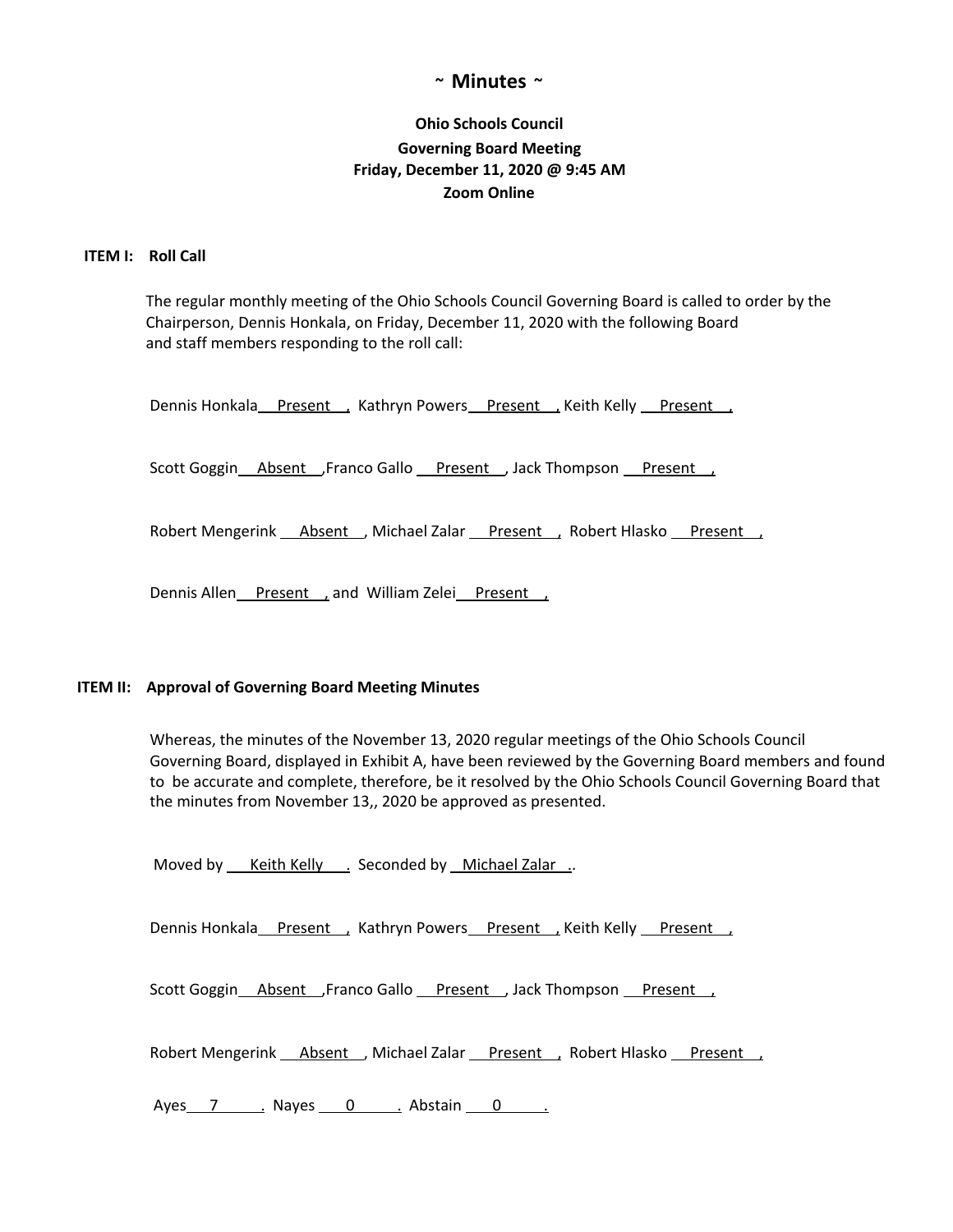### **ITEM III: Approval of OSC Financial Report**

Whereas, the financial report for the month of November 2020, displayed in Exhibit B has been reviewed by the Governing Board members and found to be accurate and complete, therefore be it resolved by the Ohio Schools Council Governing Board that the report be approved as presented.

Moved by Franco Gallo . Seconded by Robert Hlasko .

Dennis Honkala Present , Kathryn Powers Present , Keith Kelly Present ,

Scott Goggin Absent ,Franco Gallo Present , Jack Thompson Present ,

Robert Mengerink Absent , Michael Zalar Present , Robert Hlasko Present ,

Ayes 7 . Nayes 0 . Abstain 0 .

#### **ITEM IV: Approval of Consent Agenda**

Whereas, the Executive Director recommends approval of the following items, therefore, be it resolved that the Ohio Schools Council Governing Board approves the items listed in the Consent Agenda.

- A) Subscription Agreement between Equal Level and Ohio Schools Council. (Exhibit C)
- B) Approval of the new Hotel discount agreements for 2021
	- 1. Hyatt Regency Columbus \$122/night (valet parking price increased to \$35/night)
	- 2. Hyatt Place Worthington \$119/night
	- 3. Courtyard by Marriott, Friday Saturday \$109/night. Sunday Thursday \$119/night. (Exhibit D, D1, D2, D3)
- C) Approval of Northwest Ohio ESC as a new Ohio Schools Council Member. (Exhibit E)
- D) Approval of the updated PublicSchoolWorks addendum. (Exhibit F)
- E) Approval of Paper Award

(Exhibit G, G1)

F) Agreement between Ohio Schools Council and Finding Leaders. (Exhibit H)